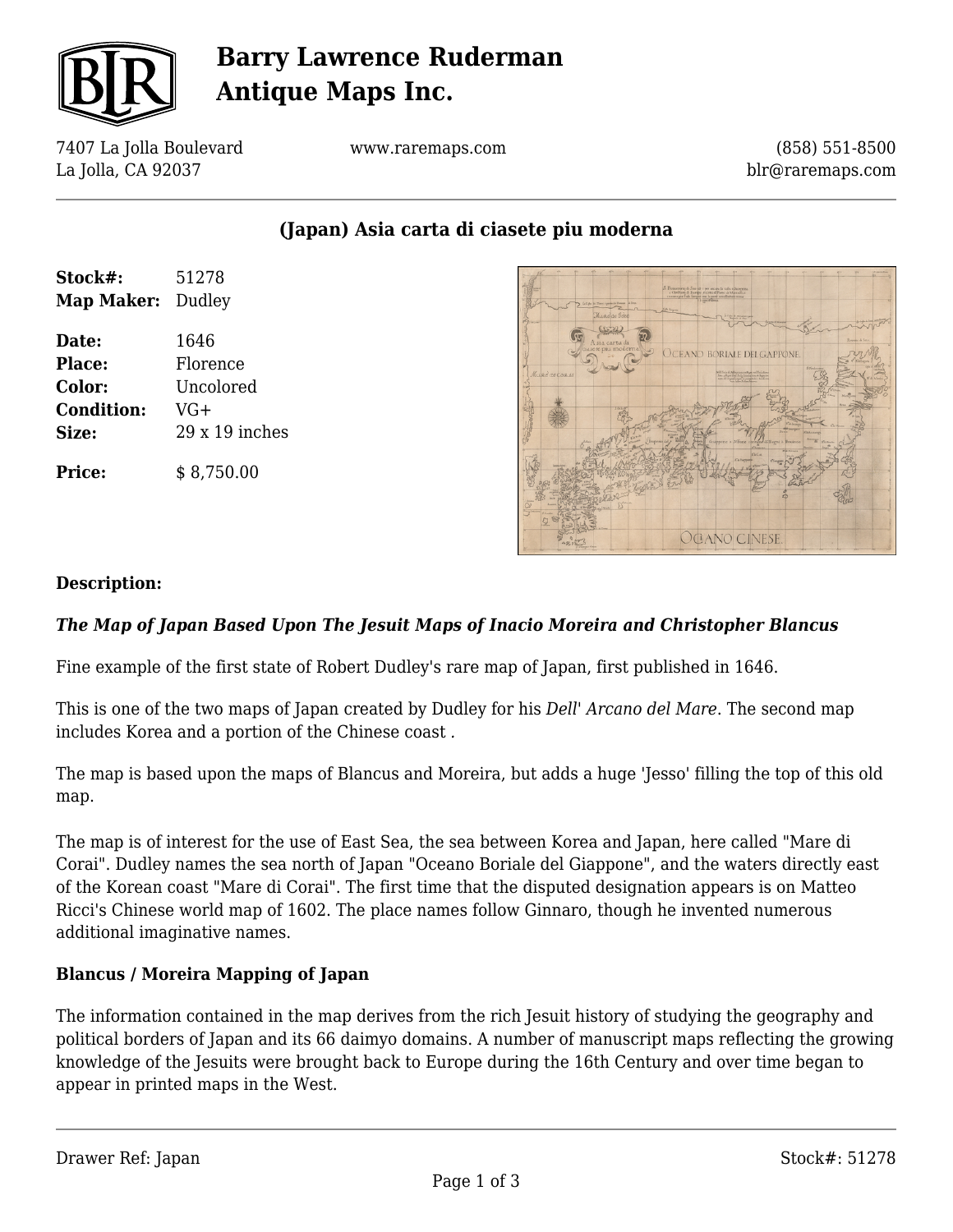

# **Barry Lawrence Ruderman Antique Maps Inc.**

7407 La Jolla Boulevard La Jolla, CA 92037

www.raremaps.com

(858) 551-8500 blr@raremaps.com

### **(Japan) Asia carta di ciasete piu moderna**

Perhaps the most significant of the early Jesuit maps was the map of the Portuguese mapmaker Inacio Moreira, who was resident in Japan from 1590-98 and was able to compile significant information during his stay. In 1590, he traveled to Nagasaki with Allesandro Valignano, who was returning from Europe with a Japanese diplomatic contingent who had visited Rome. Moreria surveyed Japan from Kyushu to Kyoto, adding significant local information provided by Japanese informants. He was also able to determine the length of the Japanese ri (distance measurement) and convert it to Spanish and Portuguese measurements, allowing him to create the first scientifically accurate map of Japan.

While Moreira's original map is now lost, a description of the map survived in Valignanos' written description of the map which appeared in his *Libro primero del principio y progresso de la religion Christiana en Jappon . . . .* From this description, modern scholar Jason Hubbard was able to determine that a map engraved in Rome, in 1617, by Christophorus Blancus (Rome, 1617) (also lost, but known in a later copy of the map), was in fact a direct copy of Moreira's lost map.

While the Blancus map is now virtually lost, it was copied by several contemporary mapmakers, including the maps made by Jesuit map makers Bernardino Ginnaro and Antonio Cardim, and by English chart maker Robert Dudley, whose depictions of the map have provided the most widely disseminated and enduring evidence of this fascinating chapter of the cartographic history of Japan.

This sea chart appeared in Robert Dudley's *Dell'Arcano del Mare*, one of the rarest and most highly sought after sea atlases of the 17th Century. Robert Dudley, an Englishman, produced this exquisite work while living in Florence. Dudley, who was believed to have received some of his information directly from Sir Francis Drake, labored for decades before finally releasing the first edition of this work when he was 73 years old. Dudley's atlas is of the utmost importance, being the first Sea Atlas published by and Englishman and the first Sea Atlas to treat the entire world (not just Europe). It is also the first atlas to utilize the Mercator Projection on a uniform basis and included significant advances in "Great Circle" navigation (shortest circle around the Globe). Its inclusion of winds and currents was also a monumental first. Completed in Manuscript form in 1636, it is among the most important works in the history of European Cartography.

Robert Dudley (1574 - 1649) was the illegitimate son of Robert Dudley, 1st Earl of Leicester. In 1594, Dudley led an expedition to the West Indies, of which he wrote an account. In 1605, he tried unsuccessfully to establish his legitimacy in court. After that he left England and converted to Catholicism, taking up residence in Florence, where he served the Grand Dukes of Tuscany, in their efforts to rid the Mediterranean of Piracy. There he worked as a noted shipbuilder and designed and published *Dell'Arcano del Mare*, the first maritime atlas to cover the whole world. He was also a skilled navigator, mathematician and engineer. In Italy, he styled himself Earl of Warwick and Leicester, as well as Duke of Northumberland. He was a friend of Sir Francis Drake and relative of Thomas Cavendish, both of whom